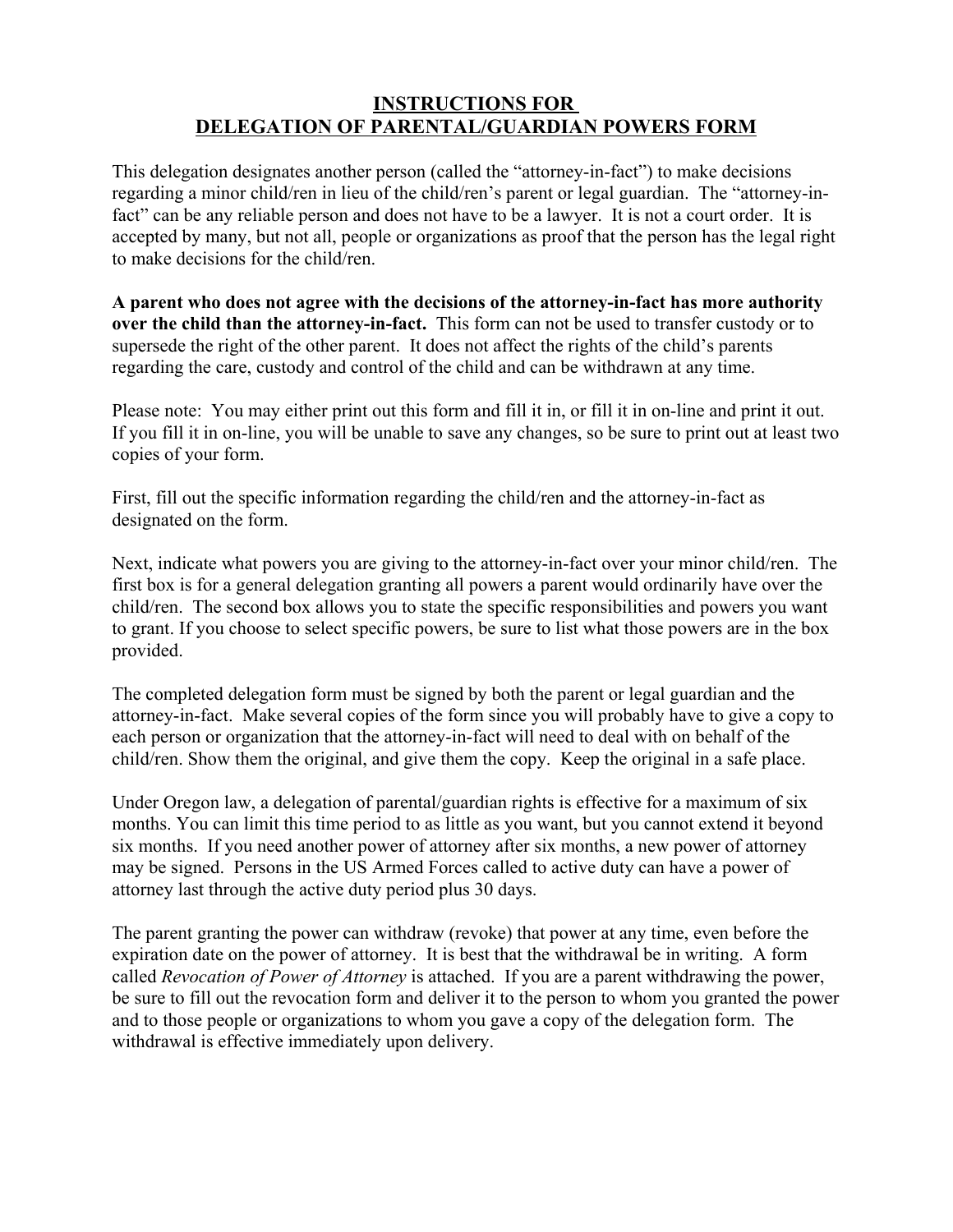## **DELEGATION OF PARENTAL/GUARDIAN POWERS**

I certify that I am the parent or legal guardian of:

| (FULL NAME OF MINOR CHILD)                                                                  | (DATE OF BIRTH)                                                                                   |
|---------------------------------------------------------------------------------------------|---------------------------------------------------------------------------------------------------|
| (FULL NAME OF MINOR CHILD)                                                                  | (DATE OF BIRTH)                                                                                   |
| (FULL NAME OF MINOR CHILD)                                                                  | (DATE OF BIRTH)                                                                                   |
| ("minor child/ren"). I designate                                                            |                                                                                                   |
| (FULL NAME OF ATTORNEY-IN-FACT)                                                             |                                                                                                   |
|                                                                                             | (STREET ADDRESS, CITY, STATE AND ZIP CODE OF ATTORNEY-IN-FACT)                                    |
| (HOME PHONE OF ATTORNEY-IN-FACT)                                                            | (WORK PHONE OF ATTORNEY-IN-FACT)                                                                  |
|                                                                                             | as the undersigned's attorney-in-fact with respect to the minor child/ren under ORS 109.056.      |
|                                                                                             | I delegate to the attorney-in-fact all of my power and authority regarding the care,              |
|                                                                                             | custody and property of the minor child/ren, including but not limited to the right to enroll the |
| minor child/ren in school, inspect and obtain copies of education records and other records |                                                                                                   |
| concerning the minor child/ren, the right to attend school activities and other functions   |                                                                                                   |

concerning the minor child/ren, and the right to give or withhold any consent or waiver with respect to school activities, medical and dental treatment, and any other activity, function or treatment that may concern the minor child/ren. **OR**

 $\Box$  I delegate to the attorney-in-fact the following specific powers and responsibilities (write in):

Page 1 of 2, DELEGATION OF PARENTAL/GUARDIAN POWERS POA Form Instructions 1P-15Ver01.wpd (12-04)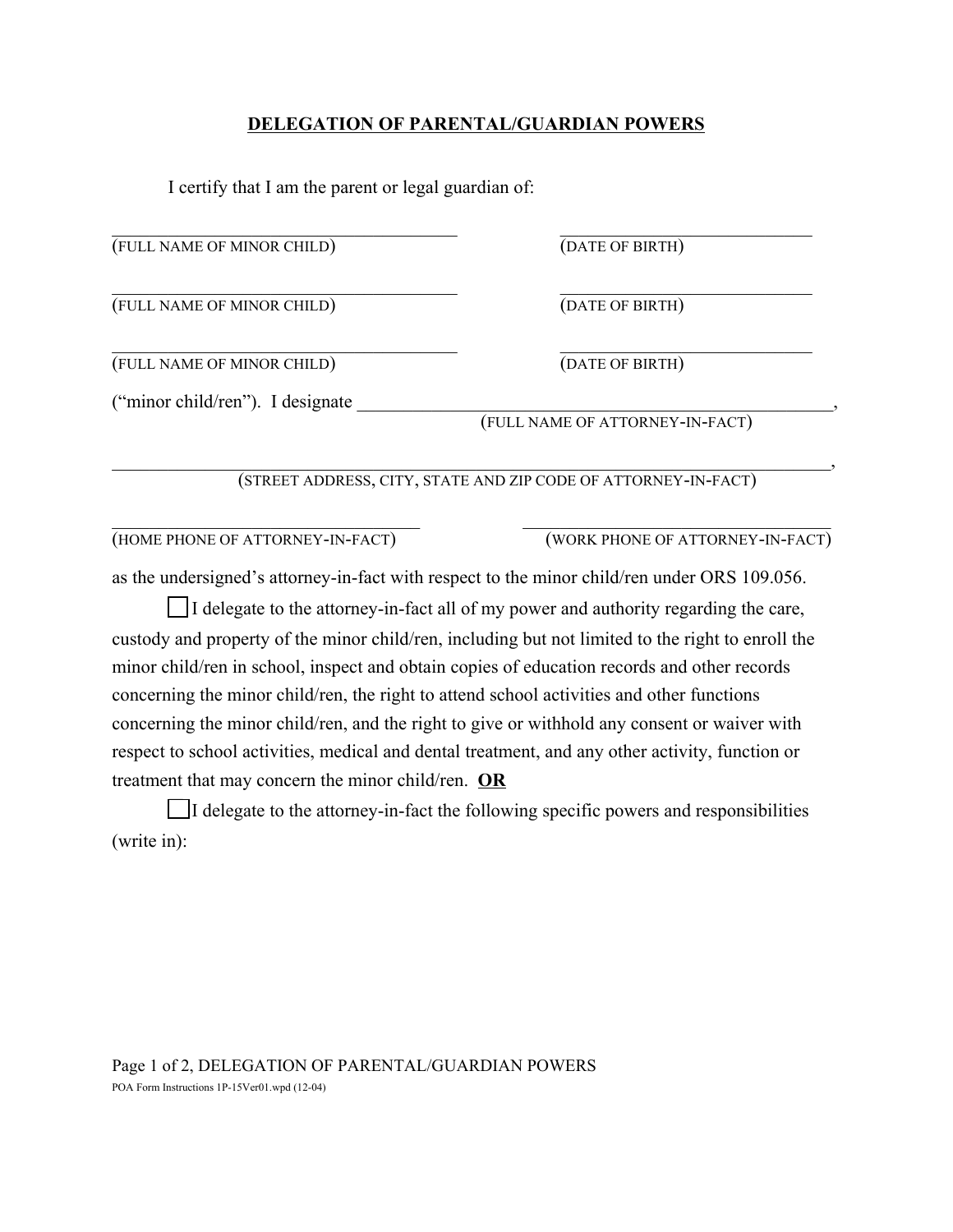This delegation does not include the power or authority of the attorney-in-fact to consent to the minor child/ren's marriage or adoption.

SELECT ONE:

 $\Box$  This power of attorney is effective for a period not to exceed six months, beginning 20 and ending 20 30 and ending 20 Figure 1. The right to revoke this authority at any time.

 $\Box$  I am in the US Armed Forces and have been called to active duty This power of attorney is effective through my active duty period plus 30 days.

 $\mathbf{By:}$ (PARENT/LEGAL GUARDIAN SIGNATURE)

I hereby accept my designation as attorney-in-fact for

(MINOR CHILD/REN)

as specified in this power of attorney.

 $\mathcal{L}_\text{max}$ (ATTORNEY-IN-FACT SIGNATURE)